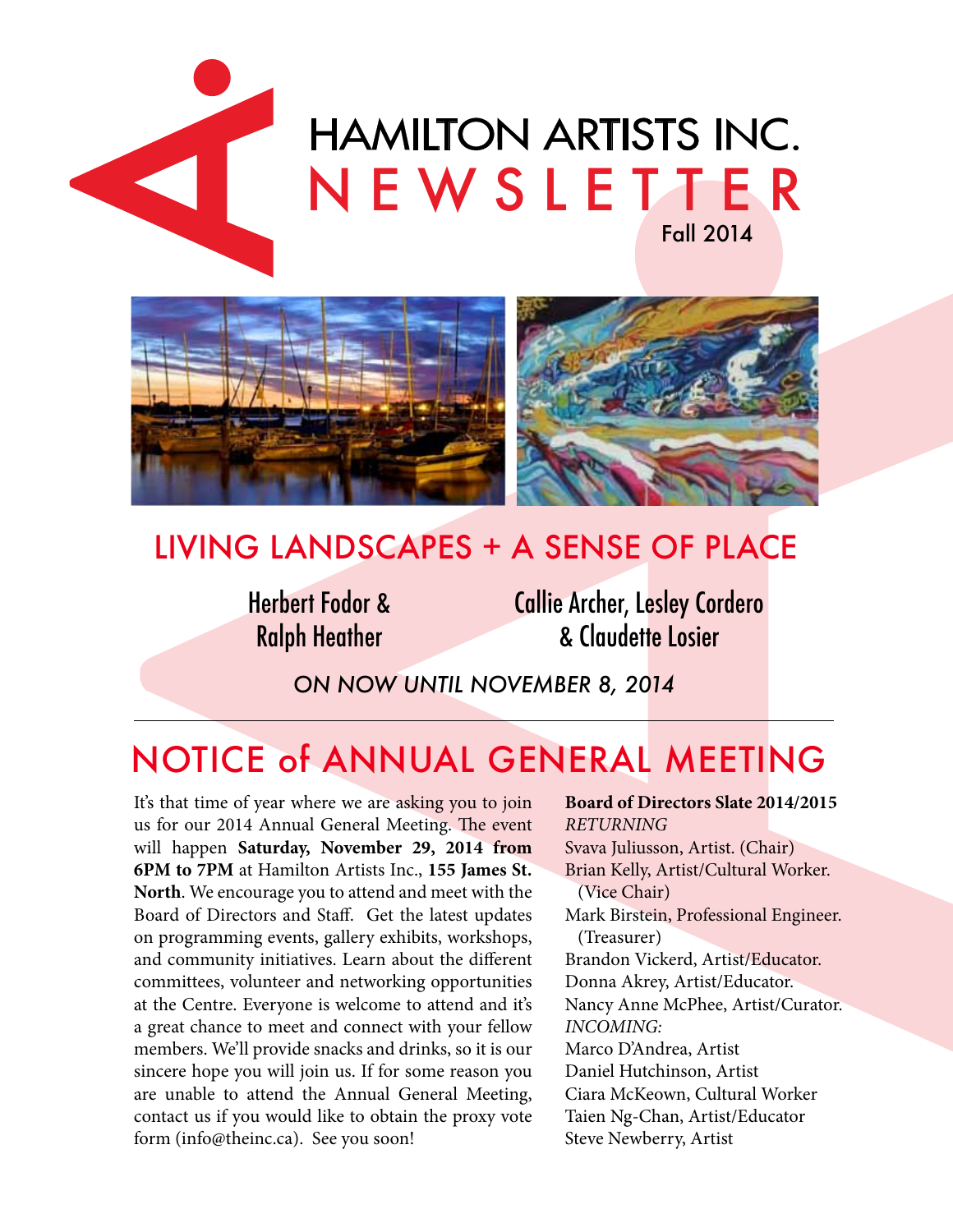

# CALL FOR PROPOSALS.

A reminder about the submissions deadline for the Cannon and James Galleries, due **November 1st.** 

Hamilton Artists Inc. is currently accepting applications for both its James and Cannon Galleries as well as its Cannon Project Wall space.

#### **For application forms and gallery floorplans, visit:**

http://theinc.ca/exhibition/submissions/

The Cannon Gallery is a juried exhibition space, accepting local, national and international applications and paying full CARFAC fees. The Cannon Project Wall is an outdoor exhibition platform measuring 8' x 36'. Artists may also choose to apply to the James Gallery which is primarily a members exhibition space. There are four specific calls for the James Gallery listed online. Please refer to the descriptions of the Galleries to decide which is more appropriate for your needs / practice.

You can also visit The Inc.'s website for further information:

http://theinc.ca/exhibition/submissions/

The OAC Exhibition Assistance deadline is **November 3rd.**

Hamilton Artists Inc. is a recommender to the Ontario Arts Council (OAC) Exhibition Assistance Program. This program provides grants between \$500 and \$1500 for costs related to presenting work for a confirmed exhibition.

To ensure that you are eligible, please carefully read the information on the Ontario Arts Council Site

(http://www.arts.on.ca/Page122.aspx) before applying for this grant. Hamilton Artists Inc. is located in Zone 3. Applicants to Exhibition Assistance through Hamilton Artists Inc. must reside in Zone 3. If you live in an area outside of Zone 3, please refer to the list of the other recommender galleries in each zone at the above link.

If you live in Zone 3 and would like to apply to the Inc., download the Application Form listed under the heading Program Guidelines and Application Form (http:// www.arts.on.ca/Page122.aspx), fill it out, and mail or drop off at the Inc. Forms must be submitted prior to the exhibition opening date on the application form.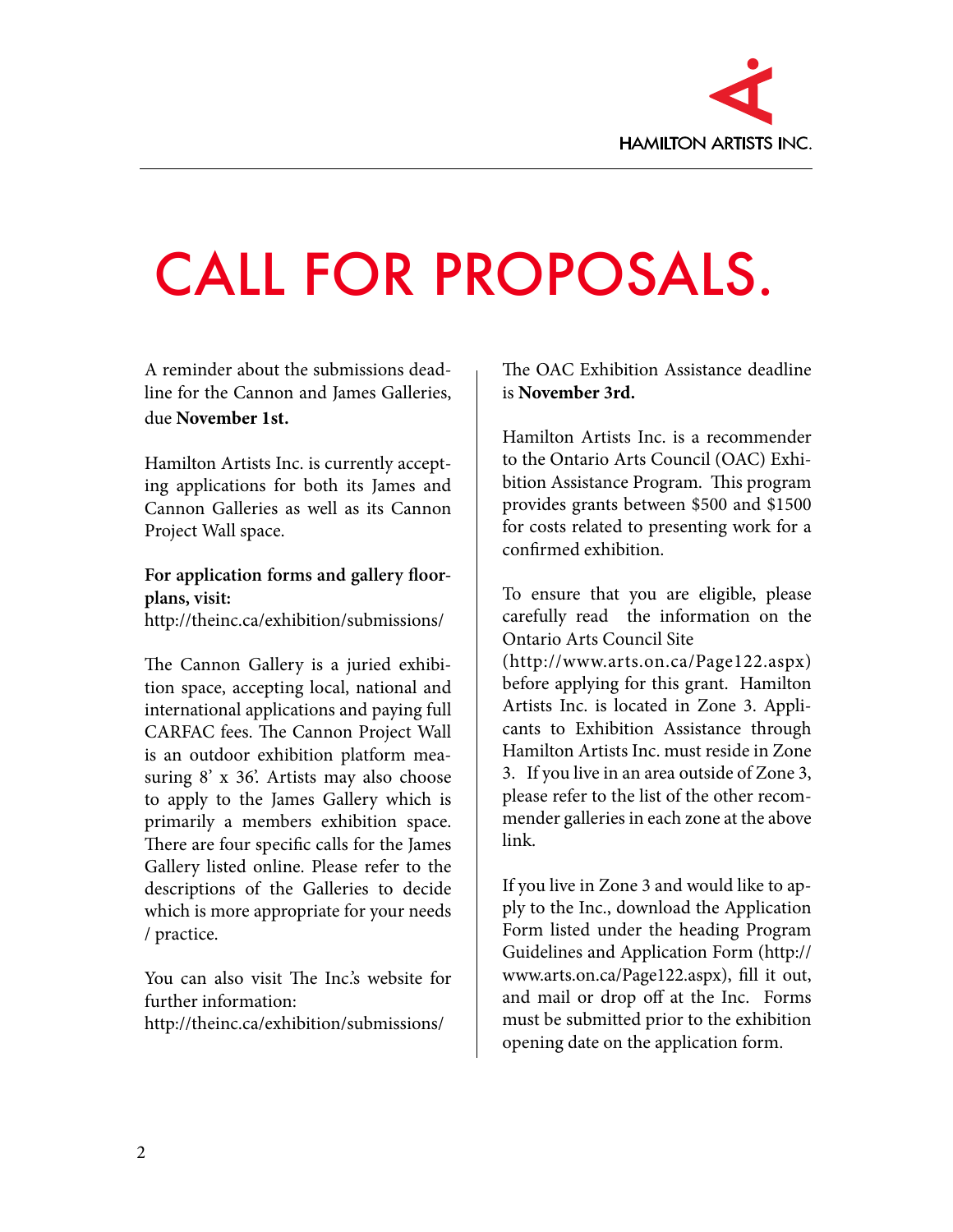

# Second annual CRAFT MART\*

#### Nov  $14^{th}$  6pm -10pm (Art Crawl) and Nov  $15^{th}$  11am - 5pm #craftmart\*

Hamilton Artists Inc. hosts CRAFT MART\*, a sale of handmade and original craft. Vendors from Hamilton and region come together for pre-holiday shopping. These crafts have unique flair for creative people looking for something special.

The 22 CRAFT MART\* vendors include the best in jewellery, cards & prints, ceramics, toys, clothing, and accessories. Including:

Benchdog Collective Hands & Feetv Heidi van Veen Designs m.b.l.e. Shake-n-Make

CRAFT MART\* is free to attend and open during Hamilton Art Crawl. Please help us in promoting this unique design and craft show!

http://www.theinc.ca/events/craft-mart/craft-mart-vendors/

For more information please contact: Stefan Hancherow, Administrative Director, Hamilton Artists Inc. info@theinc.ca Tel: 905 529 3355

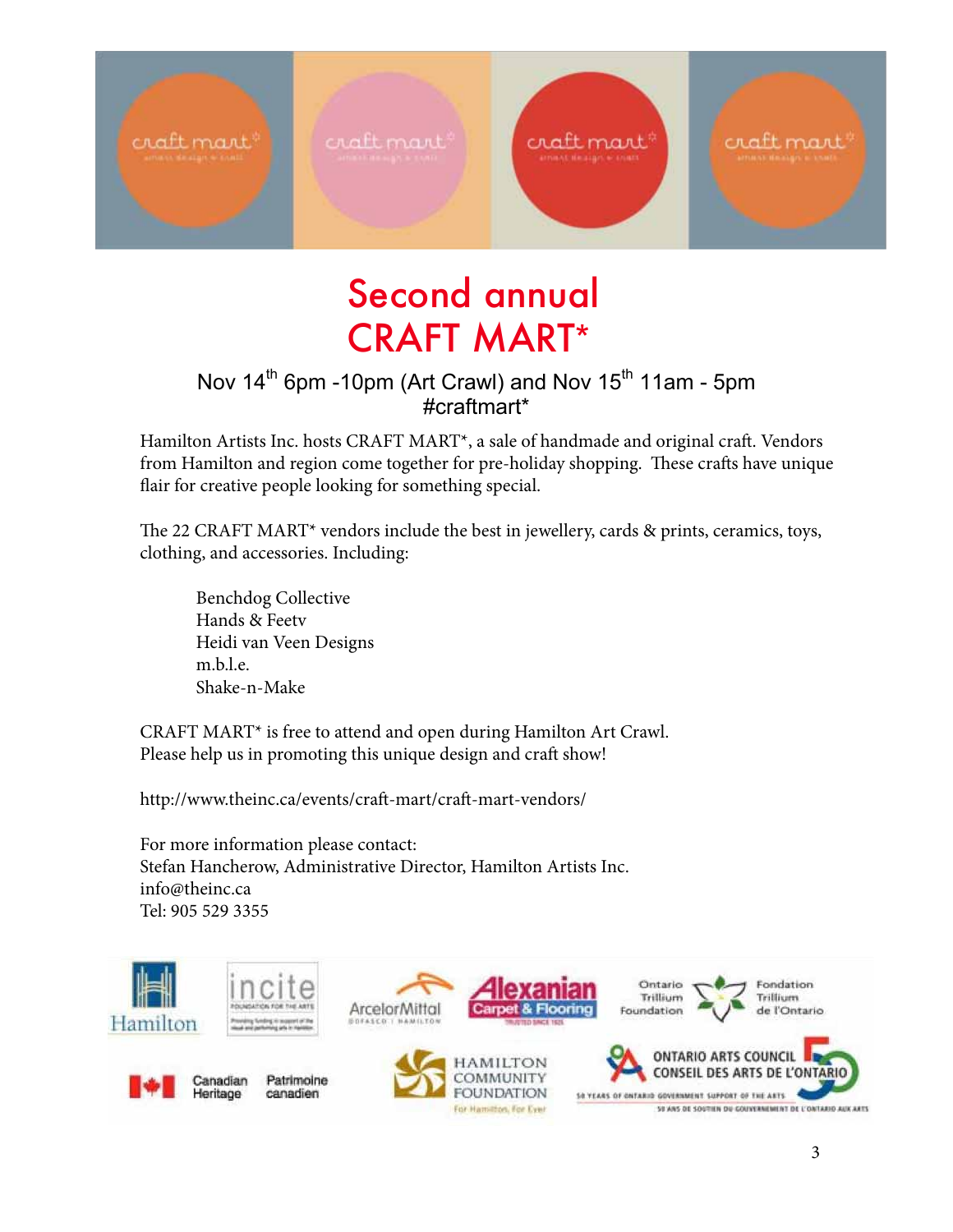

#### Redesigned Website

Have you noticed? The Inc. has a newly redesigned website! We hope it's easier to navigate and find what you're looking for. Send us your comments! Check out the community news section and send us anything you want to post! *http://theinc.com http://inccommunitynews.wordpress.com/*



## Hello from co-op student Natalie Bilal!



Hi, everyone my name is Natalie Bilal and I will be the co-op student at the Inc. until January 2015. I am so excited to have this opportunity and get to experience the Inc. I am also an art/social science student at Sir John A Macdonald. When I first arrived at Hamilton Artists Inc. for my interview I was drawn into this new, for myself at least, type of art and environment. The show that was on when I arrived was *Butterflies: Species at risk at the Edge of Reason* by Robyn Moody.

When I first walked in, my initial reacting was I hope I don't bomb this interview, then I saw the books and the way they were moving. My mind was then totally engulfed in why the books were moving that way and what it was supposed to mean. I did not realize it then but I was being taken in by this contemporary art. Now I realize that it is important to use different media to express views on issues or beliefs that need to have attention brought upon them. That is what art's all about, is it not? Trying to create something that is important to yourself and that connects or invokes a response in the viewer...

When I learned that I had gotten the placement at the Inc. I was very pleased, excited, nervous etc. All natural reactions I believe. But when I got here for my first day, which just happened to be for Supercrawl, I realized that I was going to be a part of something special. I learned that artist-run centers are unique because of the fact that artists run the gallery. That might sound simple, because it is the simplest explanation, but artist-run centers have a rich and interesting history. This is why I feel compelled to talk about the importance of artist-run centers. Not only do we care about art ourselves, we care about our community and showing art that is contemporary and experimental...

*Read Natalie's full text at http://www.theinc.ca/hello-from-co-op-student-natalie-bilal/*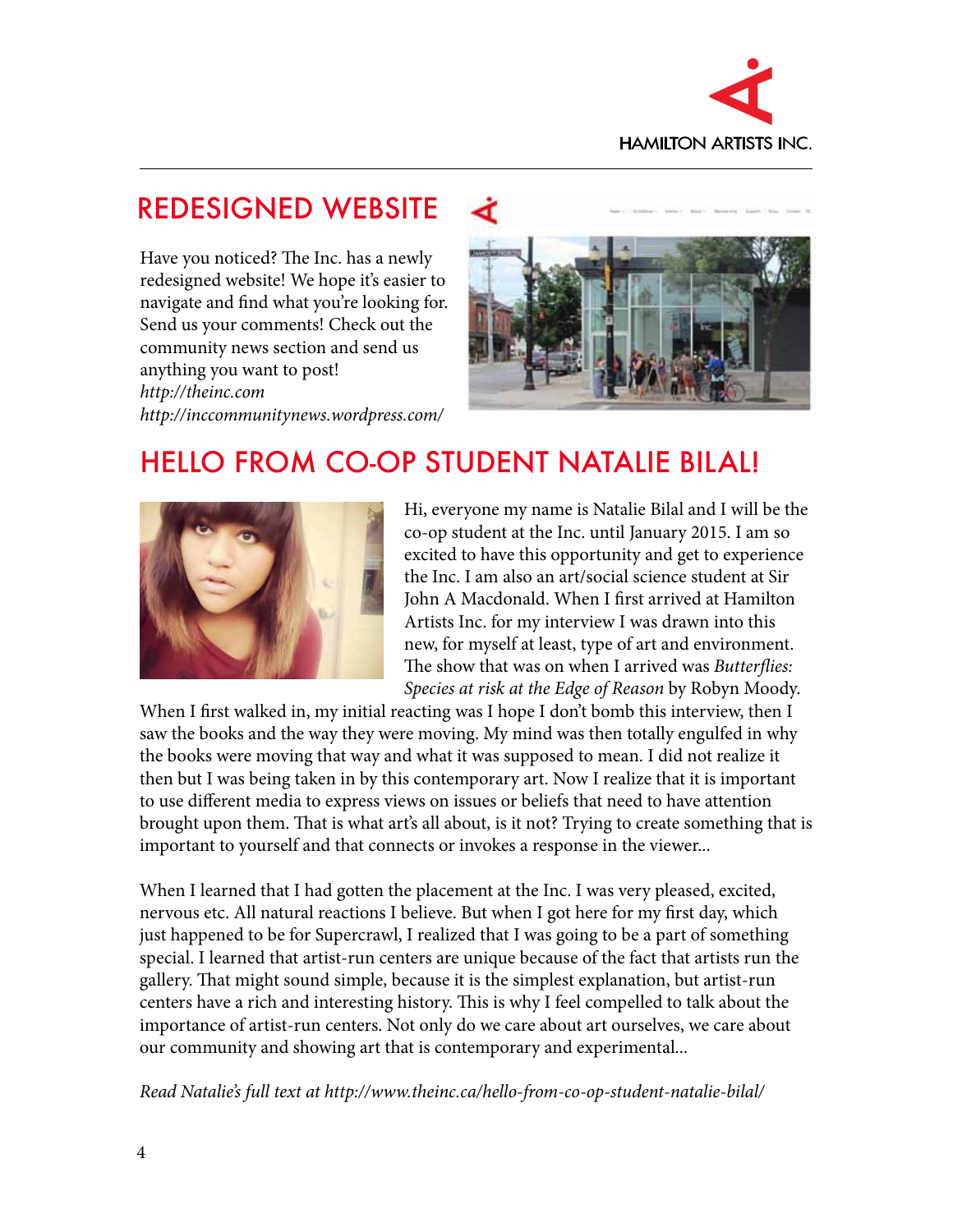



#### *Annual Members Exhibition* **Nov. 29 – Dec 20, 2014**

**Opening reception: Saturday, November 29th from 7:00pm – 11:00pm.**

You are invited to exhibit in SWARM 2014!

We are very excited to invite you, our members, who just happen to be amazing artists, to show off your work. Bring in your latest work – new themes, new approaches, new directions – we want to see it all!

Just a word to the Artists: Every artist will be displaying one piece of work in the gallery. Therefore, please be considerate to your fellow artists when considering the size of the work you are submitting. In addition, the piece must be framed and ready to hang when dropped off at the gallery.

Drop off: Work can be submitted to the Inc. Thursday November 20th to Saturday, November 22nd, 2014 during regular gallery hours. (Submission Form on the back page of this newsletter) Note: Nothing can be submitted before or after the dates above.

The install for the exhibition will be on November 26th, 27th and 28th. Please contact us if you would like to volunteer for the install.

Pick-Up party: Saturday, December 20th from 2-5pm.



Swarm 2013